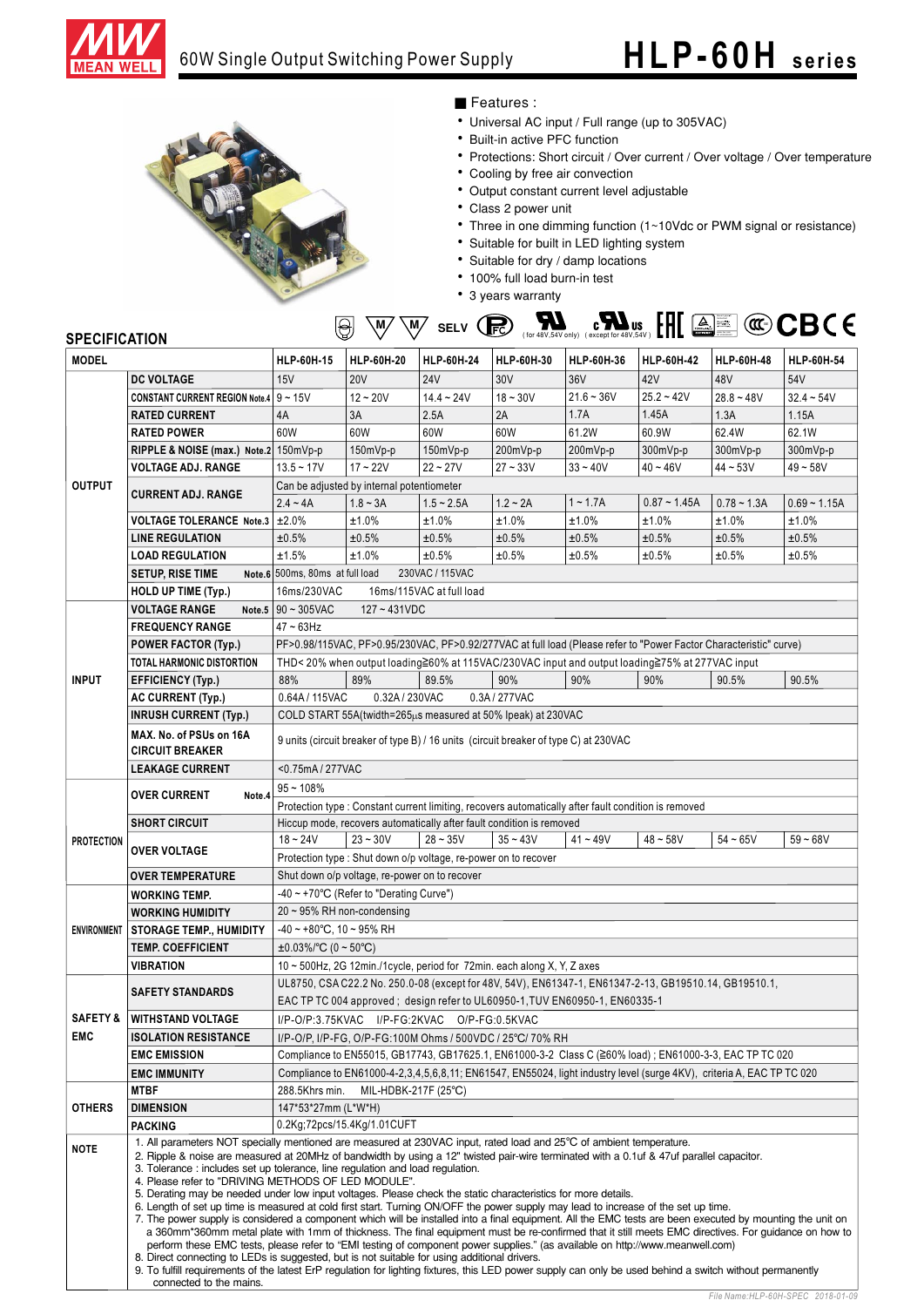

### 60W Single Output Switching Power Supply **HLP-60H series**

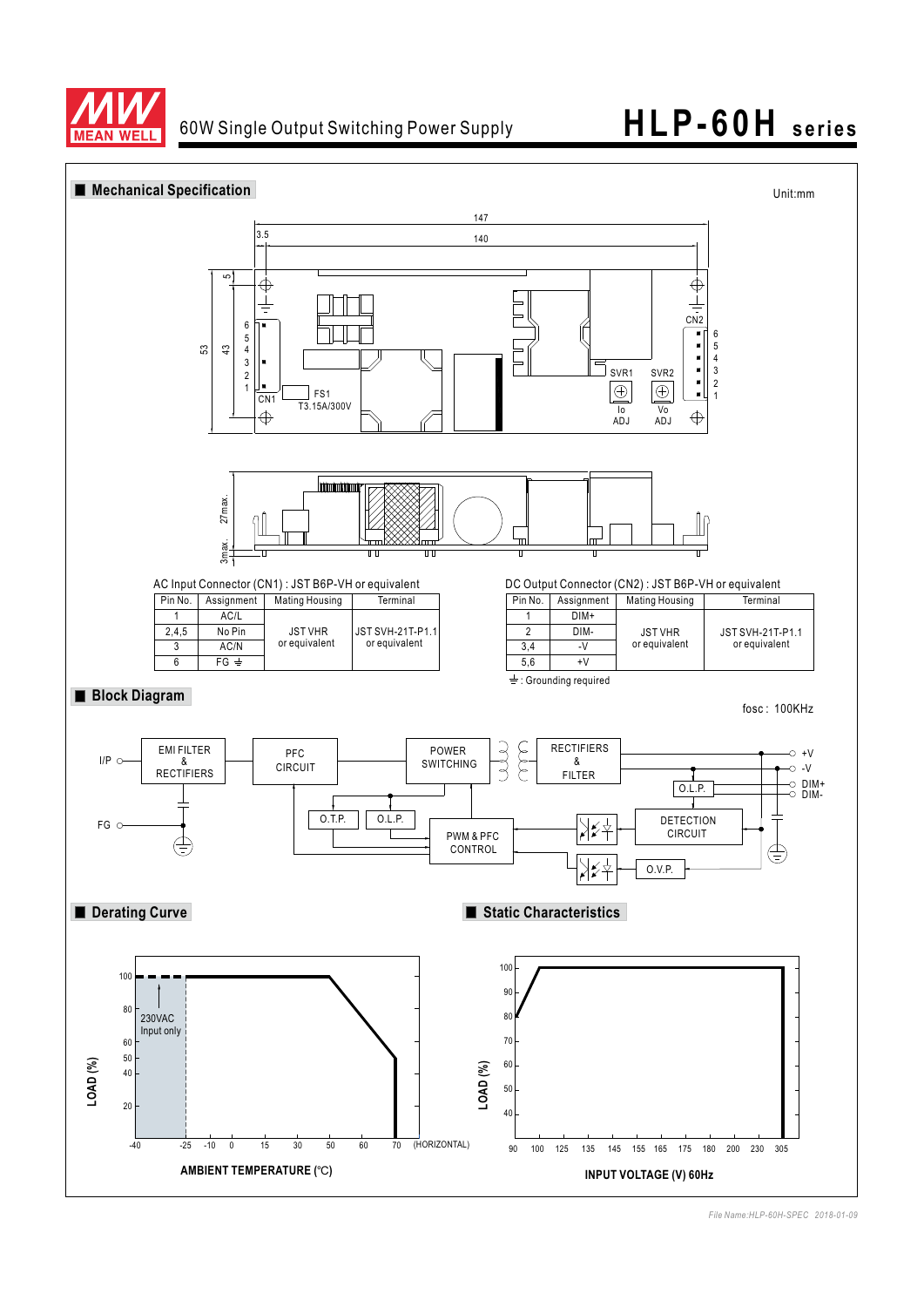

### 60W Single Output Switching Power Supply **HLP-60H series**



#### **EFFICIENCY vs LOAD (48V Model)**

HLP-60H series possess superior working efficiency that up to 90.5% can be reached in field applications.



#### **DRIVING METHODS OF LED MODULE**

This LED power supply is suggested to work in constant current mode area (CC) to drive the LEDs.



Typical LED power supply I-V curve

In the constant current region, the highest voltage at the output of the driver depends on the configuration of the end systems.

Should there be any compatibility issues, please contact MEAN WELL.